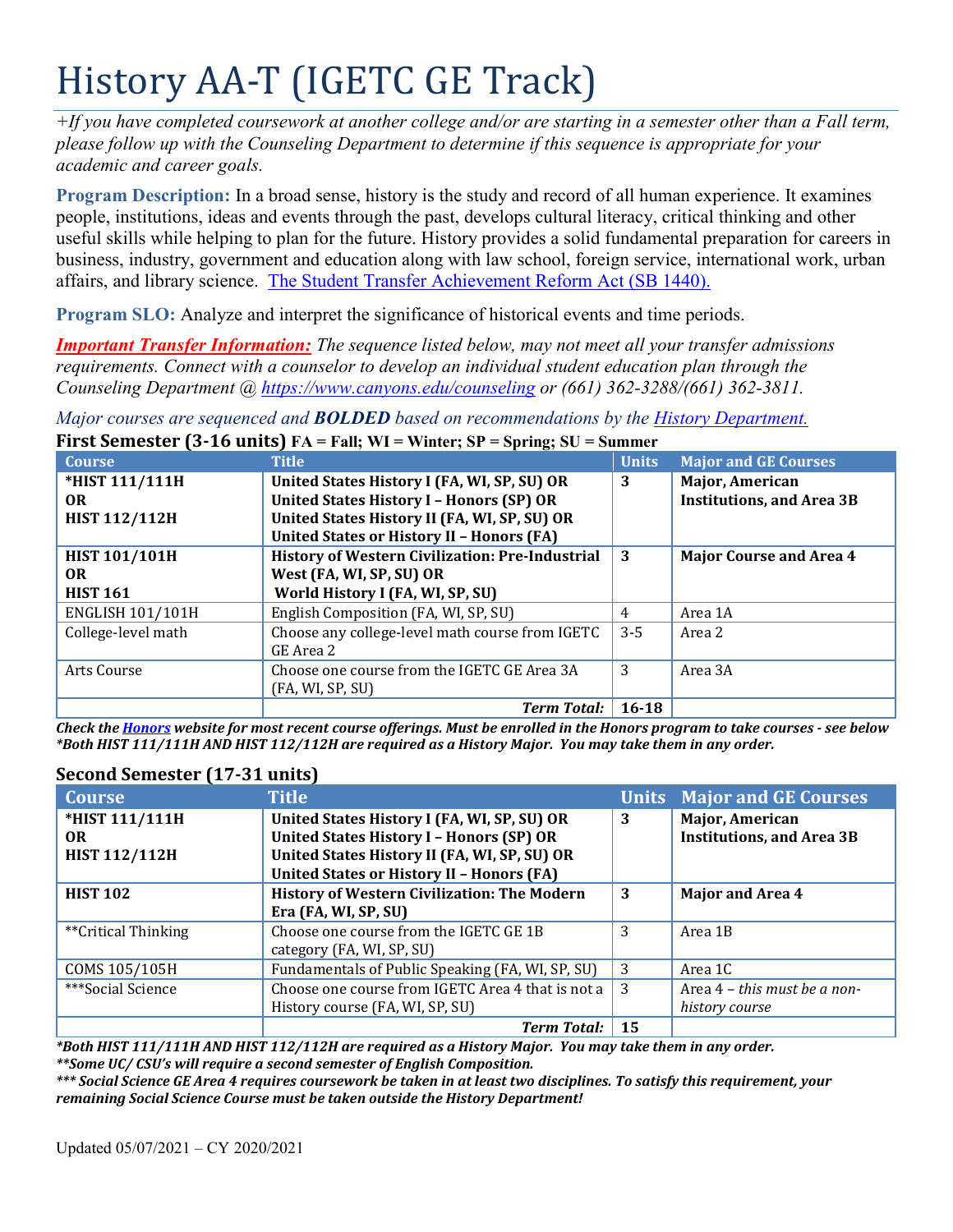## **Third Semester (32-46 units)**

| <b>Course</b>                | <b>Title</b>                                         | <b>Units</b> | <b>Major and GE Courses</b>   |
|------------------------------|------------------------------------------------------|--------------|-------------------------------|
| <b>Group 1 Course</b>        | Choose any course from Group 1 (FA, WI, SP,          | 3            | <b>Major</b>                  |
| <b>Department Recommends</b> | SU)- see table below. Department Recommends          |              |                               |
| <b>HIST 191 OR</b>           | <b>History of Eastern Civilization I (FA) OR</b>     |              |                               |
| <b>HIST 240</b>              | <b>Latin American Civilization (FA)</b>              |              |                               |
| <b>Physical Science</b>      | Choose one course from IGETC GE Area 5A (if not      | $3-4$        | Area 5A (and 5C)              |
|                              | taking the corresponding lab, will need to add a lab |              |                               |
|                              | to the Life Science course) (FA, WI, SP, SU)         |              |                               |
| ++UC Elective (Consider a    | Choose Any course that is UC transferable (FA, WI,   | $3 - 5$      | Elective (have you met the UC |
| Foreign Language)            | SP, SU)                                              |              | Foreign Language              |
|                              |                                                      |              | Requirement?)                 |
| <b>UC</b> Elective           | Choose any course that is UC transferable            | 3            | Elective                      |
| Department Recommends        | (FA, WI, SP, SU) - Department Recommends             |              |                               |
| <b>HIST 210</b>              | History of California (FA, WI, SP, SU)               |              |                               |
| CSU Elective                 | Choose any course that is CSU transferable (FA,      | 3            | Elective                      |
| <b>Department Recommends</b> | WI, SP, SU) - Department Recommends The Role of      |              |                               |
| HIST 120/120H                | Women in the United States (FA, WI, SP, SU)          |              |                               |
|                              | <b>Term Total:</b>                                   | $15 - 18$    |                               |

 *requirement. High School Transcripts must be on file in Admissions. Please see the counseling office for additional information. ++Foreign Language is required as part of the IGETC transfer general education breadth. This is a UC requirement. Proficiency equivalent to two years of high school foreign language with a "C" or better will meet the IGETC Language other than English* 

#### **Fourth Semester (47-60 units)**

| <b>Course</b>                                                            | <b>Title</b>                                                                                                                                                              | <b>Units</b> | <b>Major and GE Courses</b> |
|--------------------------------------------------------------------------|---------------------------------------------------------------------------------------------------------------------------------------------------------------------------|--------------|-----------------------------|
| <b>Group 2 Course</b><br><b>Department Recommends</b><br><b>HIST 130</b> | Choose any course from Group 2 (FA, WI, SP,<br>SU)- see table below. Department Recommends<br><b>Social and Cultural History of the Unites States</b><br>(FA, WI, SP, SU) | 3            | Major                       |
| Life Science                                                             | Choose one course from IGETC Area 5B (if not<br>taking the corresponding lab, will need to add a lab<br>to the Physical Science course) (FA, WI, SP, SU)                  | $4 - 3$      | Area 5B (and 5C)            |
| <b>UC Elective</b><br><b>Department Recommends</b><br><b>HIST243</b>     | Choose any course that is UC transferable (FA, WI,<br>SP, SU) - Department Recommends History of<br>Mexico and Mexican & Chicano Peoples (SP)                             | 3            | Elective                    |
| <b>UC</b> Elective<br><b>Department Recommends</b><br><b>HIST 192</b>    | Choose any course that is UC transferable (FA, WI,<br>SP, SU) - Department Recommends Department<br>Recommends History of Eastern Civilization II (SP)                    | 3            | Elective                    |
| <b>UC Elective</b><br><b>Department Recommends</b><br><b>HIST 212</b>    | Choose any course that is UC transferable<br>(FA, WI, SP, SU) - Department Recommends<br>History of the Middle East (SP)                                                  | $1 - 3$      | Elective                    |
|                                                                          | <b>Term Total:</b>                                                                                                                                                        | $14 - 17$    |                             |

 *Students are encouraged to take additional History courses to fulfill elective units.*  **Total Units: 60+** 

## **Group 1 – Need one course from this area (3 units)**

| The Role of Women in the History of the United States (FA, WI, SP, SU) | 3 |
|------------------------------------------------------------------------|---|
| The Role of Women in the History of the United States -Honors (FA)     |   |
| <b>History of Eastern Civilization I (FA)</b>                          |   |
| <b>History of Eastern Civilization II (SP)</b>                         |   |
| <b>History of India (SP)</b>                                           |   |
| <b>History of the Middle East (SP)</b>                                 |   |
| <b>Latin American Civilization (FA)</b>                                | n |
| History of Mexico and the Mexican and Chicano Peoples (SP)             |   |
|                                                                        |   |